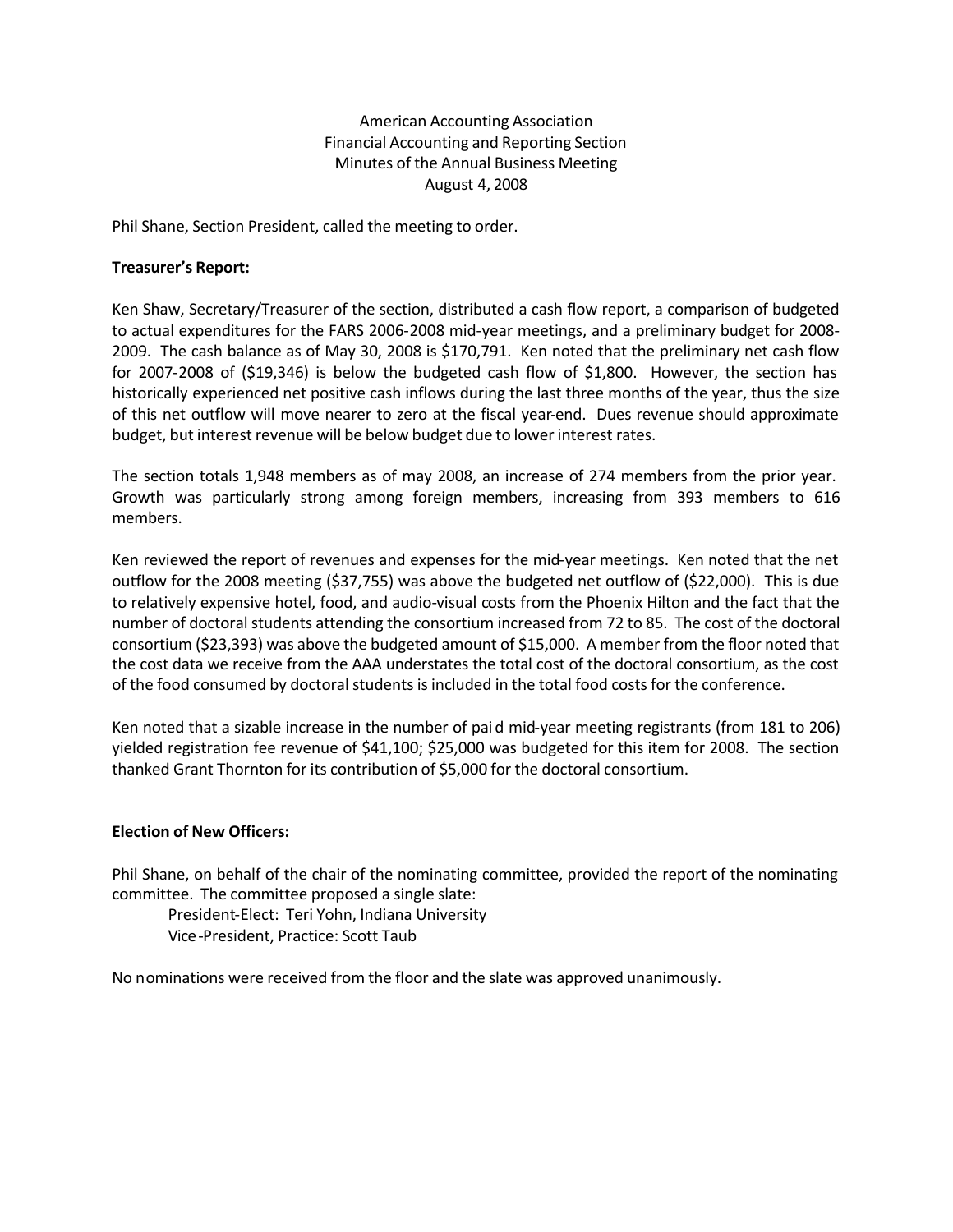## **Committee Reports**

# *Financial Reporting Policy Committee (FRPC)*

Teri Yohn, on behalf of Pat Hopkins, chair of the committee, gave an update on the committee's activities. The FRPC formed in fall 2007 and during its first of operations the FRPC prepared three comment letters related to accounting policy deliberations, one of which is published in Accounting Horizons and another is currently under review at that journal. The committee has two other comment letters in progress. A member from the floor noted that Teri testified before Congress regarding accounting issues from one of the comment letters. Teri thanked departing members Christine Botosan (University of Utah) and David Farber (University of Missouri) for their service, and welcomed new committee members Betsy Gordon (Temple University) and Sarah McVay (University of Utah).

## *Academic Committee to Liaise With Practice (ACLP)*

Carolyn Callahan (University of Arkansas), chair of the committee, gave an update. Carolyn announced that Ray Whittington, Scott Taub and Ian Hague all agreed to membership on ACLP. The committee is working to develop a proposal to have research abstracts published in the Journal of Accountancy. This proposal would require approval by the section and then approval by the Executive Committee of the AAA.

## **Report on Planning the 2009 FARS Mid-Year Meeting**

Phil Shane discussed plans for the 2009 mid-year meeting, which will take place in New Orleans at the Westin Canal Place. Mike Kirschenheiter was announced as the chair of the committee for the research sessions, and Jake Thomas was announced as the director of the doctoral consortium. Attendance is capped at 90 doctoral students, with preference given to first-time attendees. It was noted that, space permitting, second-time doctoral student attendees could attend, but the section would not cover any of their costs.

#### **Other Updates**

Phil Shane thanked Jeff Boone for his efforts in updating the section's website (fars.org). Mostafa Maksy provided an update on CPE.

#### **New Business**

#### *2008-2009 Budget*

Meeting members discussed the proposed budget. Relative to prior years, the budget reflects higher budgeted inflows from mid-year meeting registrations and higher budgeted costs for the mid-year meeting. The budget was approved unanimously.

# *Audio-visual, Mid-Year Meetings*

A member raised the possibility of using LCD projectors instead of overheads at the meeting. Concerns were raised with the potential costs of this switch. One idea to control costs that was raised was the possibility of having a local university furnish the equipment and technical support. The Steering Committee was charged with considering the options and Phil agreed to check with AAA HQ regarding the cost of having the hotel furnish LCD projectors versus overhead machines.

#### *Travel Reimbursement Policy for Mid-Year Meeting Invitees*

Members discussed what items get reimbursed for speakers at mid-year meetings. In general, the section reimburses costs for speakers that either are not members of the AAA or are members of the AAA but currently full-time employees of an organization (e.g. the FASB or SEC) that won't cover travel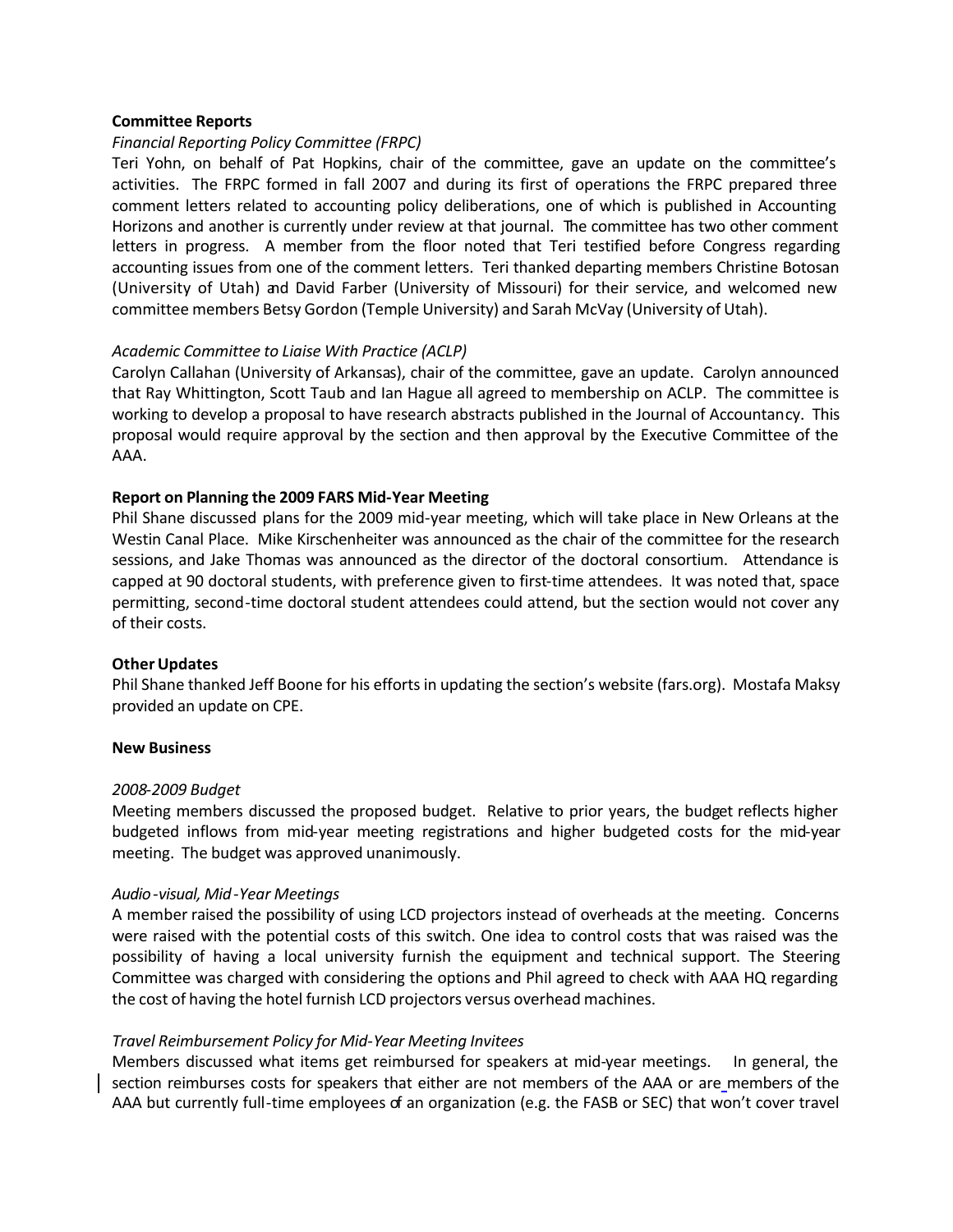expenses. Consistent with AAA policy, doctoral consortium faculty who are members of FARS are reimbursed for one night's lodging and meals on the day of travel prior to the consortium. Spedfically, the AAA policy for the annual meeting states: "No reimbursement is allowed for travel expenses to attend the AAA Annual Meeting, except for housing and meals for the days preceding or following the four convention days, necessitated by authorized attendance at committee, council or other special meetings."

Christine noted that she and Ken would work on developing an official disbursement policy for the section, following the AAA's template. This ultimately would be discussed and voted on at a section business meeting.

# *Mid-Year Meeting Registration Fee*

In light of the net outflow of the mid-year meeting, members discussed the mid-year meeting registration fee, currently \$175. It was noted that the section still has a sizable cash balance. Dick Dietrich made the following motions:

1. Keep the mid-year meeting registration fee at \$175 per paid registrant.

2. Allow the mid-year meeting program committee the discretion to decide on additional charges, if any, to be paid for registrants for meals at the mid-year meeting. Both motions passed unanimously.

# **Transfer of Presidency**

Phil Shane then turned over the presidency to Christine Botosan. Christine and the meeting members thanked Phil for his excellent service to the section, particularl y in the area of improving relations with outside constituents. Christine introduced the FARS members who have agreed to work with her this year.

| Chairpersons                   |                                                 |
|--------------------------------|-------------------------------------------------|
| <b>FRPC</b>                    | Pat Hopkins, Indiana University                 |
| <b>ACLP</b>                    | Carolyn Callahan, University of Arkansas        |
| <b>CPF</b>                     | Mostafa Maksy, Northeastern Illinois University |
| <b>Best Paper Award</b>        | Patty Dechow, University of California Berkeley |
| <b>Best Dissertation Award</b> | Russ Lundholm, University of Michigan           |

# National and Regional Meeting Coordinators

| National                  | April Klein, New York University                |
|---------------------------|-------------------------------------------------|
| Mid-Year Meeting-Program  | Phil Shane, University of Colorado              |
| Mid-Year Meeting-Research | Mike Kirschenheiter, Purdue University          |
| Mid-Atlantic              | Mei Feng, University of Pittsburgh              |
| Midwest                   | Steve Moerhle, University of Missouri-St. Louis |
| Northeast                 | Erin Moore, Lehigh University                   |
| Ohio                      | Jennifer Altamuro, Ohio State University        |
| Southeast                 | Tom Lopez, University of South Carolina         |
| Southwest                 | Stanimir Markov, University of Texas-Dallas     |
| Western                   | Marlene Plumlee, University of Utah             |
|                           |                                                 |

Steering Board Bob Lipe, University of Oklahoma K. Ramesh, Michigan State University